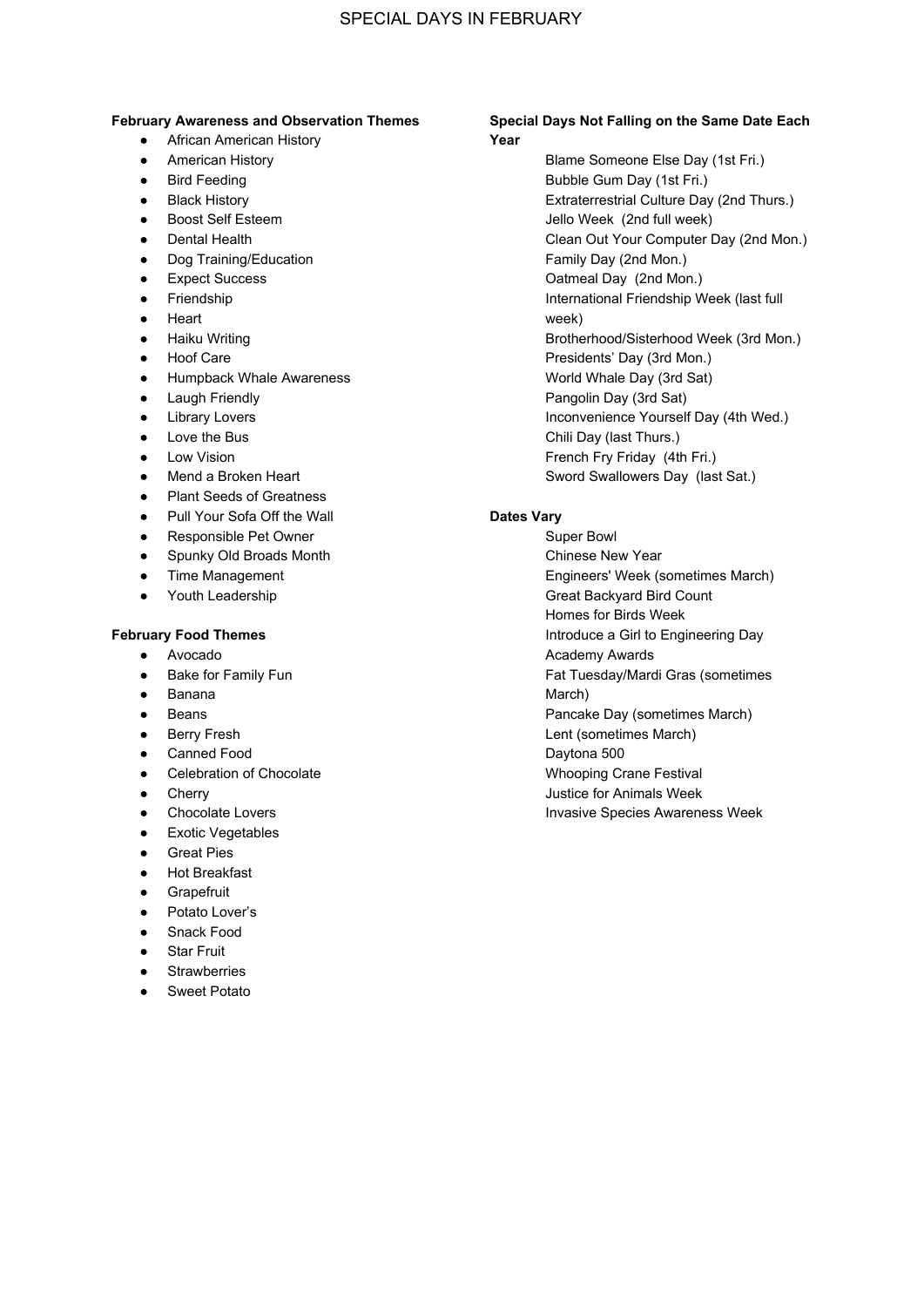## **February's Daily Specials**

Feb. 1

- Be an Encourager Day
- Bureau of Forestry created 1905 (US)
- Children's Authors and Illustrators Week begins
- G.I. Joe Day
- Hula in the Coola Day
- Imbolc
- Oxford English Dictionary published 1884
- Serpent Day
- 1st Single rpm Record released 1949
- Reader's Digest 1st published 1922
- Robinson Crusoe Day
- Spunky Old Broads Day
- 1st US Supreme Court 1790

Feb. 2

- **Candlemas**
- Green Week begins
- Groundhog Day
- Hedgehog Day
- Kiwi Day
- Marmot Day
- Sled Dog Day
- World Wetlands Day

Feb.3

- Carrot Cake Day
- The Communist Party of Vietnam established 1930
- Cordova Ice Worm Day
- The Day the Music Died (Buddy Holly, Ritchie Valens, J.P. Richardson and their pilot died in an aviation accident 1959)
- Feed the Birds Day
- Artist Norman Rockwell born 1894

#### Feb. 4

- Apache Wars begin 1861
- **Artist Appreciation Day**
- Create a Vacuum Day
- Homemade Soup Day
- Income Tax established 1913 (US)
- Aviator Charles Lindbergh born 1902
- Civil Rights Activist Rosa Parks born 1913
- Sri Lanka Independence Day 1948
- Stuffed Mushroom Day
- Take Your Child to the Library Day
- Thank a Mailman Day
- USO Day
- Weatherman's Day
- World Cancer Day

### Feb. 5

- Baseball's Hank Aaron born 1934
- Chocolate Fondue Day
- Loop-the-Loop Centrifugal Railway patented 1901
- Theologian Dwight L. Moody born 1837
- **Nutella Dav**
- Robert Peel born 1788
- Weatherman's Day
- Western Monarch Day
- Wildlife Federation founded 1936 (US)
- Feb. 6
	- Chopsticks Day
	- Baseball's Babe Ruth (George Herman) born 1895
	- **Digital Learning Day**
	- Frozen Yogurt Day
	- Massachusetts Statehood 1788
	- Monopoly Game introduced 1935
	- Pay a Compliment Day
	- President Ronald Reagan born 1911
	- Sami National Day
	- Waitangi Day (New Zealand)
- Feb. 7
	- Author Charles Dickens born 1812
	- Fettuccine Alfredo Day
	- Grenada Independence Day 1974
	- **Risk Awareness Week begins**
	- Safer Internet Day
	- Send a Card to a Friend Day
	- 1st Unattached Spacewalk 1984
	- Wave All Your Fingers at Your Neighbor Day
	- Author Laura Ingalls Wilder born 1867
- Feb. 8
	- **Bake Pizza Week begins**
	- Boy Scouts (US) founded 1910
	- Celebration of Love Week begins
	- Hershey Chocolate Founded 1894
	- **Kite Flying Day**
	- Laugh and Get Rich Day
	- Opera Day
	- Propose Day
	- Author Jules Verne born 1828

#### Feb. 9

- Bagels and Lox Day
- Happy Chocolate Day
- President William Harrison born 1773
- Random Acts of Kindness Week begins
- Pizza Pie Day
- Read in the Bathtub Day
- Stop Bullying Day
- Toothache Day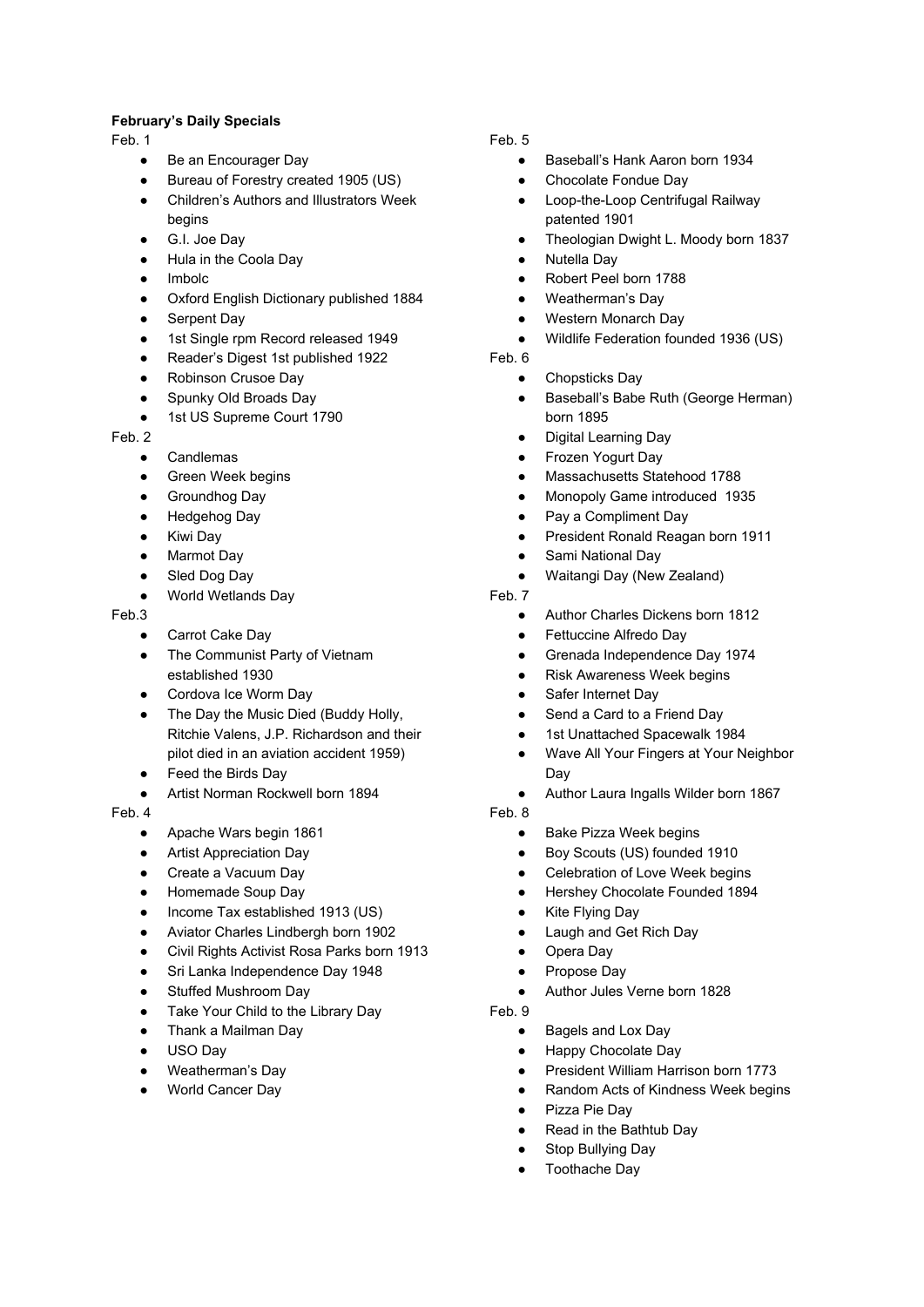Feb. 10

- Reformer Samuel Plimsoll born 1824
- French and Indian War Ends 1763
- Umbrella Day

Feb. 11

- Be Electrific Day
- Don't Cry Over Spilled Milk Day
- Inventor Thomas Edison born 1847
- Inventor's Day
- Iran National Day
- Make a Friend Day
- Nelson Mandela released 1990
- Peppermint Patty Day
- Shut-in Visitation Day
- **White Shirt Day**

Feb. 12

- Paul Bunyan Day
- Scientist Charles Darwin born 1809
- President Abraham Lincoln born 1809
- Lost Penny Day
- Plum Pudding Day
- Safety Pup Day

### Feb. 13

- Get a Different Name Day
- Lupercalia
- 1st Public School opened 1635 (US)
- Radio Day
- Stamp Collectors Day
- Tortellini Day
- Artist Grant Wood born 1892
- World Radio Day

#### Feb. 14

- Arizona Statehood 1912
- Comedian Jack Benny born 1894
- Creme Filled Chocolates Day
- Frederick Douglass Day
- Ferris Wheel Day (Inventor George Ferris born 1859)
- Have a Heart Day
- League of Women Voters Day
- Library Lovers Day
- Nest Box Week
- Oregon Statehood 1859
- Race Relations Day
- Quirkyalone Day
- Valentine's Day

# Feb. 15

- Susan B Anthony born 1820
- Author Norman Birdwell born 1928
- Decimal Day
- Flag Day Canada
- Scientist Galileo Galilei born 1564
- **Gum Drop Day**
- Hippo Day
- Singles Awareness Day
- Total Defense Day (Singapore)
- Feb. 16
	- Almond Day
	- Do a Grouch a Favor Day
	- Lithuania Independence Reinstate 1918
	- Nylon introduced 1937
	- **Read Aloud Day**
	- King Tutankhamen's Tomb opened 1923
- Feb. 17
	- Champion Crab Races Dau
	- Human Spirit Day
	- Athlete Michael Jordan born 1963
	- My Way Day
	- Newsweek Magazine 1st Published 1933
	- Random Acts of Kindness Day
	- World Cabbage Day
- Feb. 18
	- Battery Day (Inventor Volta born 1745)
	- Hernando Cortes sets sail for Mexico 1519
	- Gambia Independence Day 1965
	- Kid Inventors Day
	- Queen Mary I born 1516
	- Pluto discovered 1930

# Feb. 19

- Scientist Nicolaus Copernicus born 1473
- Chocolate Mint Day
- Iwo Jima Day (battle began 1945)
- Phonograph patented 1878
- Temporary Insanity Day

Feb. 20

- Photographer Ansel Adams born 1902
- **Cherry Pie**
- Hoodie Hoo Day (Northern Hemisphere)
- Love Your Pet Day
- Social Justice Day
- **Student Volunteer Day**
- Toothpick patented 1872
- Women in Blue Jeans Day